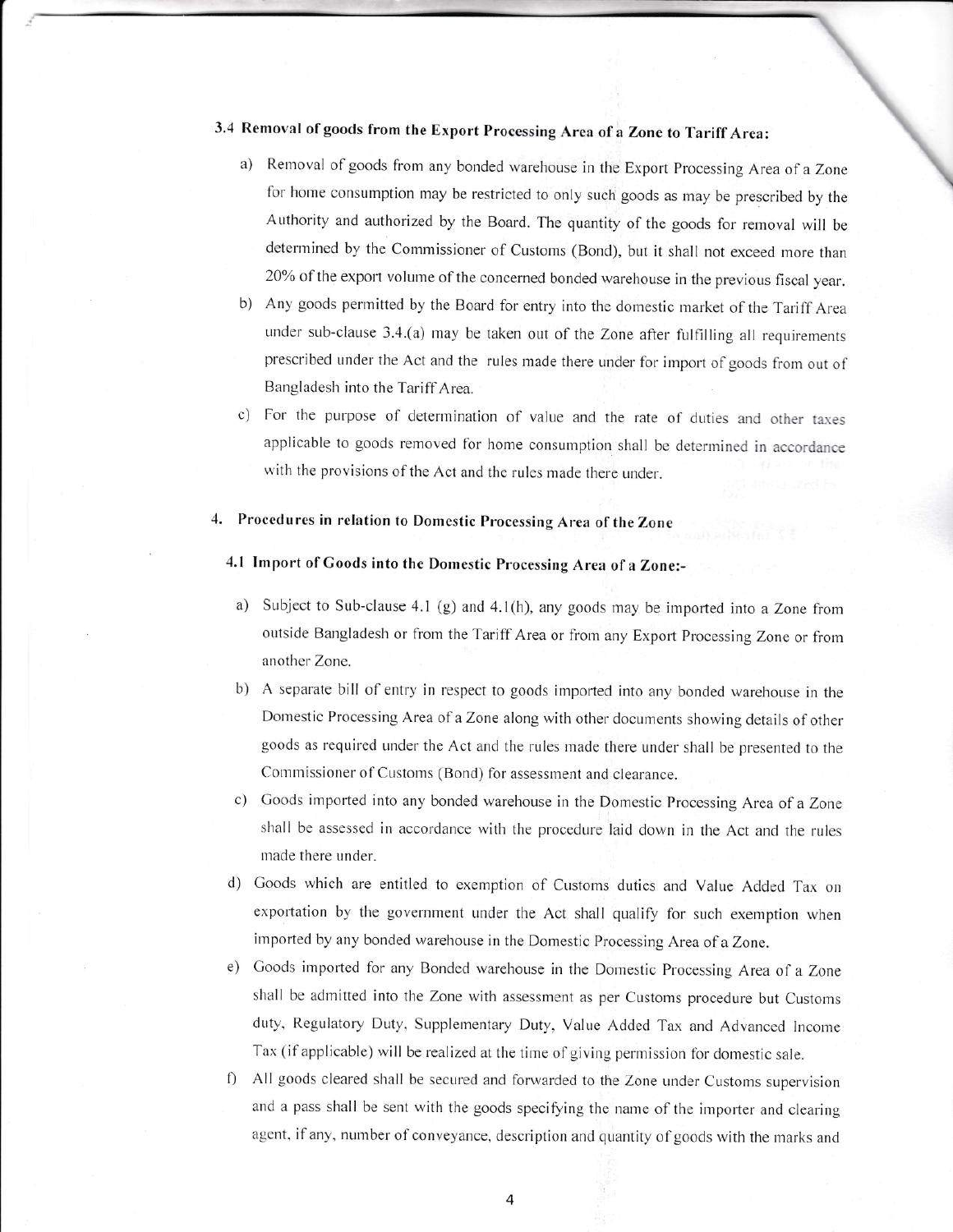numbers and contents thereof and on receipt of the goods in the Zone, the officer of Customs allowing the goods to enter the Zone shall retain the pass.

- g) Admission of goods imported for a Zone shall not be refused except when the goods are liable to restrictions or prohibitions imposed on the grounds of public morality or order, public security, public hygiene or health of for veterinary or phyto-pathological consideration or relating to protections of patent, trade mark or copy rights.
- h) Hazardous goods may be allowed to be admitted to a Zone only when an area specially designed for its storage is made available within the Zone.
- Goods admitted to a Zone may remain there for such period as per the provisions of the  $\mathbf{i}$ Act.

# 4.2 Introduction of Goods into the Domestic Processing Area of a Zone from Tariff Area:

- a) Goods from the Tariff Area required for further processing in the Domestic Processing Area of the Zone shall be admitted after completion of export formalities which are normally observed for export out of the country.
- b) Goods which are entitled to exemption or repayment of Customs duties and Value Added Tax on exportation shall qualify for such exemption of repayment immediately after these have been admitted into a Zone in accordance with the provisions of the Act and the rules made there under.
- c) Goods admitted into any Bonded warehouse in the Domestic Processing Area of a Zone shall be assessed as per Customs procedure for record keeping purpose but no demand note will be issued for duty and taxes, if any, until goods are processed and released for sale in the domestic market.

# 4.3 Export of Goods from the Domestic Processing Area of a Zone:

- a) Any bonded warehouse in the Domestic Processing Area exporting goods from a Zone shall follow the export procedure as laid down in the Act and the Rules made there under.
- b) Goods cleared for export shall be secured and forwarded to the Customs station under Customs supervision, and a pass shall be sent with the goods, specifying the name of the importer and the clearing agent, if any, number of conveyance, description and quantity of goods with the marks and number and contents thereof, and on receipt of the goods at the Customs stations, the officer of Customs allowing the export of goods shall retain the pass.
- c) All Customs formalities regarding removal of goods from the Domestic Processing Area shall be completed at the Customs stations or at any place within the Zone approved for this purpose by the Commissioner of Customs (Bond).